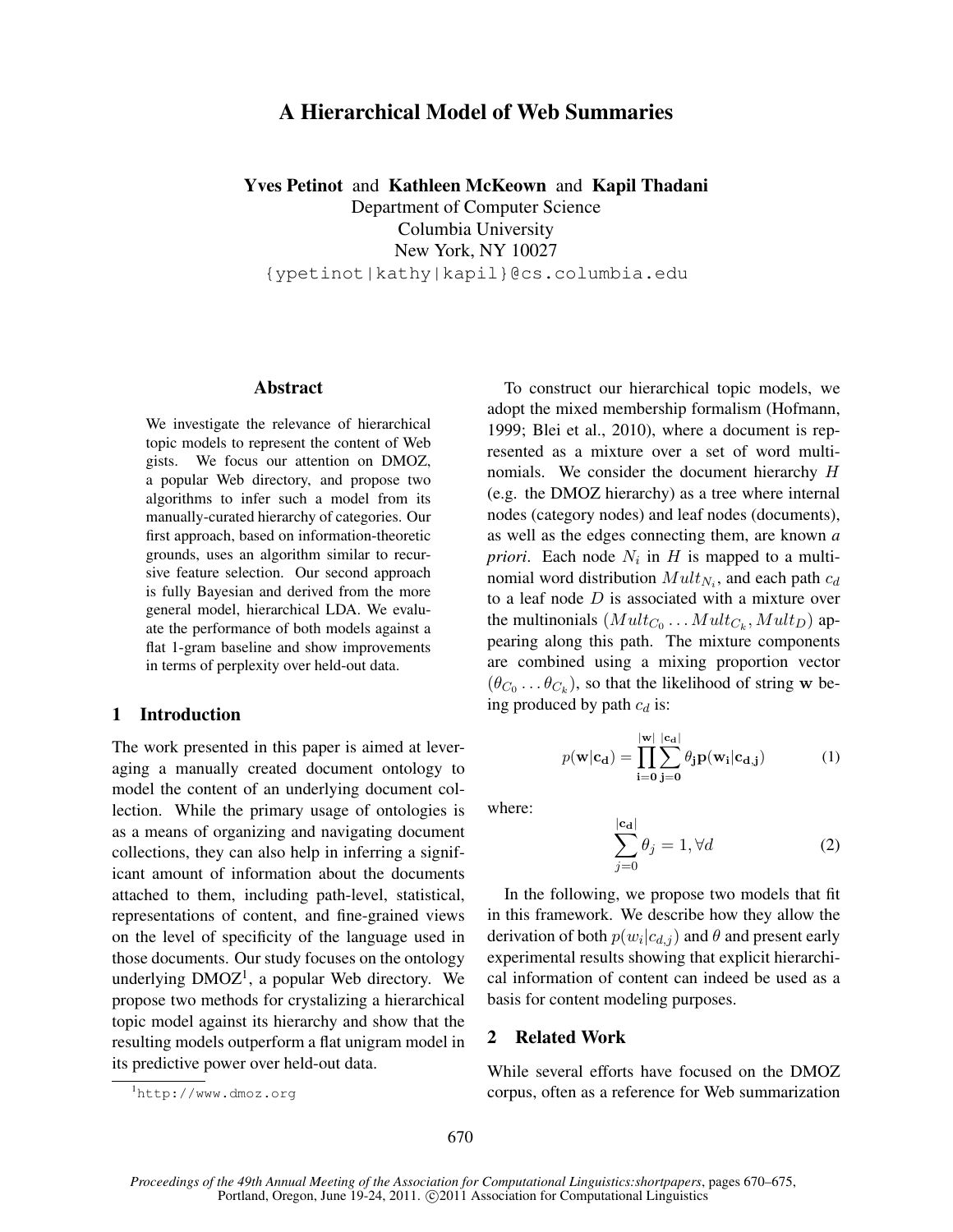tasks (Berger and Mittal, 2000; Delort et al., 2003) or Web clustering tasks (Ramage et al., 2009b), very little research has attempted to make use of its hierarchy as is. The work by Sun et al. (2005), where the DMOZ hierarchy is used as a basis for a hierarchical lexicon, is closest to ours although their contribution is not a full-fledged content model, but a selection of highly salient vocabulary for every category of the hierarchy. The problem considered in this paper is connected to the area of Topic Modeling (Blei and Lafferty, 2009) where the goal is to reduce the surface complexity of text documents by modeling them as mixtures over a finite set of topics<sup>2</sup>. While the inferred models are usually flat, in that no explicit relationship exists among topics, more complex, non-parametric, representations have been proposed to elicit the hierarchical structure of various datasets (Hofmann, 1999; Blei et al., 2010; Li et al., 2007). Our purpose here is more specialized and similar to that of Labeled LDA (Ramage et al., 2009a) or Fixed hLDA (Reisinger and Pasca, 2009) where the set of topics associated with a document is known *a priori*. In both cases, document labels are mapped to constraints on the set of topics on which the - otherwise unaltered - topic inference algorithm is to be applied. Lastly, while most recent developments have been based on unsupervised data, it is also worth mentioning earlier approaches like *Topic Signatures* (Lin and Hovy, 2000) where words (or phrases) characteristic of a topic are identified using a statistical test of dependence. Our first model extends this approach to the hierarchical setting, building actual topic models based on the selected vocabulary.

## 3 Information-Theoretic Approach

The assumption that topics are known *a-priori* allows us to extend the concept of *Topic Signatures* to a hierarchical setting. Lin and Hovy (2000) describe a *Topic Signature* as a list of words highly correlated with a target concept, and use a  $\chi^2$  estimator over labeled data to decide as to the allocation of a word to a topic. Here, the sub-categories of a node correspond to the topics. However, since the hierarchy is naturally organized in a generic-to-specific fashion, for each node we select words that have the least discriminative power between the node's children. The rationale is that, if a word can discriminate well between one child and all others, then it belongs in that child's node.

#### 3.1 Word Assignment

The algorithm proceeds in two phases. In the first phase, the hierarchy tree is traversed in a bottom-up fashion to compile word frequency information under each node. In the second phase, the hierarchy is traversed top-down and, at each step, words get assigned to the current node based on whether they can discriminate between the current node's children. Once a word has been assigned on a given path, it can no longer be assigned to any other node on this path. Thus, within a path, a word always takes on the meaning of the one topic to which it has been assigned.

The *discriminative power* of a term with respect to node N is formalized based on one of the following measures:

Entropy of the *a posteriori* children category distribution for a given  $w$ .

$$
Ent(w) = -\sum_{C \in Sub(N)} p(C|w) \log(p(C|w) \quad (3)
$$

Cross-Entropy between the *a priori* children category distribution and the *a posteriori* children categories distribution conditioned on the appearance of  $w$ .

$$
CrossEnt(w) = -\sum_{C \in Sub(N)} p(C) \log(p(C|w)) \quad (4)
$$

 $\chi^2$  score, similar to Lin and Hovy (2000) but applied to classification tasks that can involve an arbitrary number of (sub-)categories. The number of degrees of freedom of the  $\chi^2$  distribution is a function of the number of children.

$$
\chi^{2}(w) = \sum_{i \in \{w, \overline{w}\}} \sum_{C \in Sub(N)} \frac{(n_{C}(i) - p(C)p(i))^{2}}{p(C)p(i)} \quad (5)
$$

To identify words exhibiting an unusually low discriminative power between the children categories, we assume a gaussian distribution of the score used and select those whose score is at least  $\sigma = 2$  standard deviations away from the population mean<sup>3</sup>.

<sup>2</sup>Here we use the term *topic* to describe a normalized distribution over a fixed vocabulary V.

<sup>&</sup>lt;sup>3</sup>Although this makes the decision process less arbitrary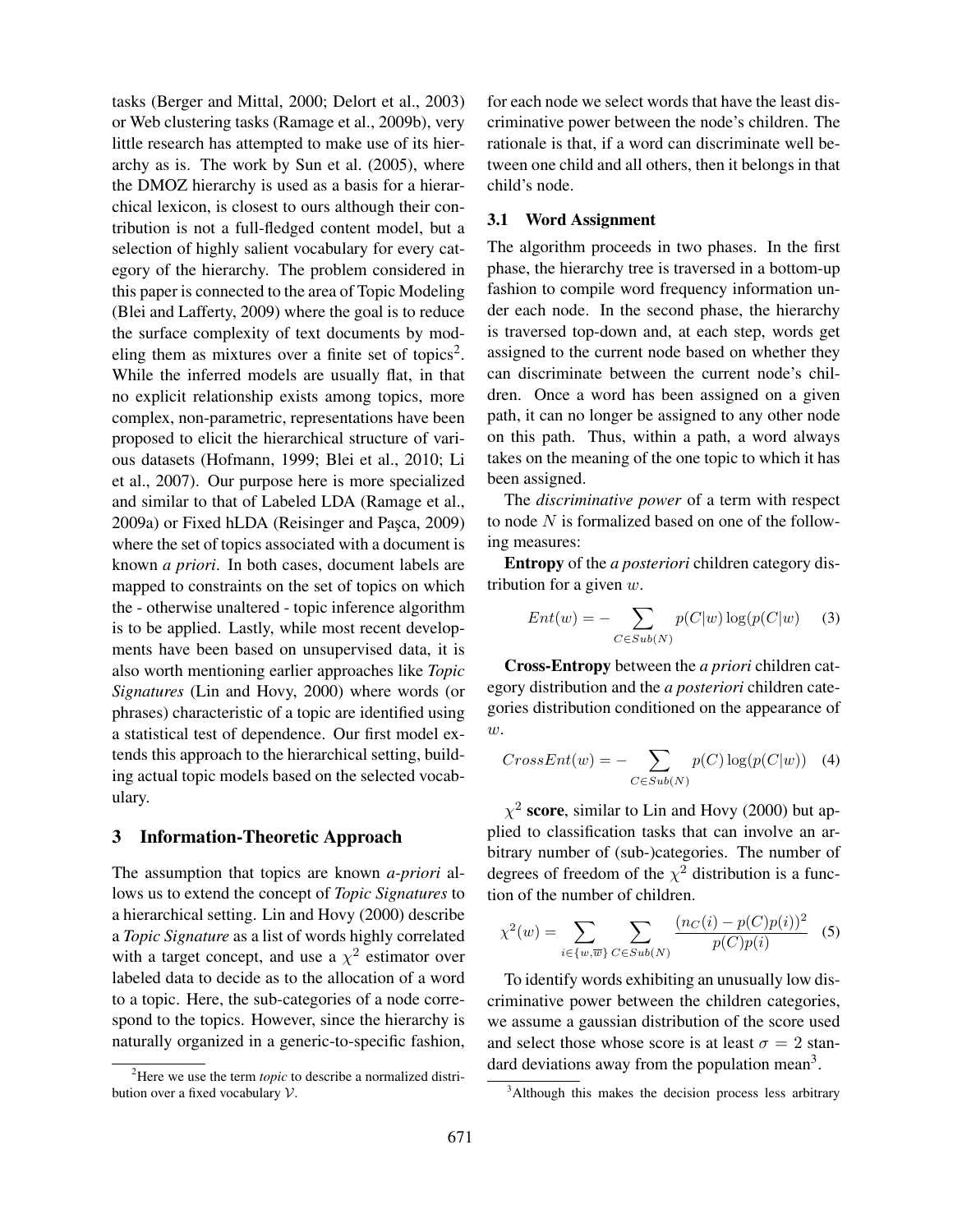#### Algorithm 1 Generative process for hLLDA

- For each topic  $t \in H$ 
	- $\blacksquare$  Draw  $\beta_t = (\beta_{t,1}, \ldots, \beta_{t,V})^T \sim Dir(\cdot | \eta)$
- For each document,  $d \in \{1, 2...K\}$ 
	- Draw a random path assignment  $c_d \in H$
	- Draw a distribution over levels along  $c_d$ ,  $\theta_d \sim$  $Dir(\cdot|\alpha)$
	- Draw a document length  $n \sim \phi_H$
	- For each word  $w_{d,i}$  ∈ { $w_{d,1}, w_{d,2}, \ldots w_{d,n}$ },
		- ∗ Draw level  $z_{d,i}$  ∼  $Mult(\theta_d)$
		- ∗ Draw word  $w_{d,i} \sim Mult(\beta_{c_d}[z_{d,i}])$

#### 3.2 Topic Definition & Mixing Proportions

Based on the final word assignments, we estimate the probability of word  $w_i$  in topic  $T_k$ , as:

$$
P(w_i|T_k) = \frac{n_{C_k}(w_i)}{n_{C_k}}\tag{6}
$$

with  $n_{C_k}(w_i)$  the total number of occurrence of  $w_i$ in documents under  $C_k$ , and  $n_{C_k}$  the total number of words in documents under  $C_k$ .

Given the individual word assignments we evaluate the mixing proportions using corpus-level estimates, which are computed by averaging the mixing proportions of all the training documents.

## 4 Hierarchical Bayesian Approach

The previous approach, while attractive in its simplicity, makes a strong claim that a word can be emitted by at most one node on any given path. A more interesting model might stem from allowing soft word-topic assignments, where any topic on the document's path may emit any word in the vocabulary space.

We consider a modified version of hierarchical LDA (Blei et al., 2010), where the underlying tree structure is known *a priori* and does not have to be inferred from data. The generative story for this model, which we designate as hierarchical Labeled-LDA (hLLDA), is shown in Algorithm 1. Just as with Fixed Structure LDA<sup>4</sup> (Reisinger and Paşca,

2009), the topics used for inference are, for each document, those found on the path from the hierarchy root to the document itself. Once the target path  $c_d \in H$  is known, the model reduces to LDA over the set of topics comprising  $c_d$ . Given that the joint distribution  $p(\theta, z, w|c_d)$  is intractable (Blei et al., 2003), we use collapsed Gibbs-sampling (Griffiths and Steyvers, 2004) to obtain individual word-level assignments. The probability of assigning  $w_i$ , the  $i^{th}$  word in document d, to the  $j^{th}$  topic on path  $c_d$ , conditioned on all other word assignments, is given by:

$$
p(z_i = j | \mathbf{z}_{-i}, \mathbf{w}, \mathbf{c}_d) \propto \frac{n_{-i,j}^d + \alpha}{|\mathbf{c}_d|(\alpha+1)} \cdot \frac{n_{-i,j}^{w_i} + \eta}{V(\eta+1)}
$$
(7)

where  $n_{-i,j}^d$  is the frequency of words from document d assigned to topic j,  $n_{-i,j}^{w_i}$  is the frequency of word  $w_i$  in topic j,  $\alpha$  and  $\eta$  are Dirichlet concentration parameters for the path-topic and topicword multinomials respectively, and  $V$  is the vocabulary size. Equation 7 can be understood as defining the unormalized posterior word-level assignment distribution as the product of the current level mixing proportion  $\theta_i$  and of the current estimate of the word-topic conditional probability  $p(w_i|z_i)$ . By repeatedly resampling from this distribution we obtain individual word assignments which in turn allow us to estimate the topic multinomials and the per-document mixing proportions. Specifically, the topic multinomials are estimated as:

$$
\beta_{c_d[j],i} = p(w_i|z_{c_d[j]}) = \frac{n_{z_{c_d[j]}}^{w_i} + \eta}{\sum n_{z_{c_d[j]}} + V\eta}
$$
(8)

while the per-document mixing proportions  $\theta_d$  can be estimated as:

$$
\theta_{d,j} \approx \frac{n_{\cdot,j}^d + \alpha}{n^d + |\mathbf{c_d}| \alpha}, \forall j \in 1, \dots, \mathbf{c_d} \tag{9}
$$

Although we experimented with hyper-parameter learning (Dirichlet concentration parameter  $\eta$ ), doing so did not significantly impact the final model. The results we report are therefore based on standard values for the hyper-parameters ( $\alpha = 1$  and  $\eta = 0.1$ ).

## 5 Experimental Results

We compared the predictive power of our model to that of several language models. In every case, we

than with a hand-selected threshold, this raises the issue of identifying the true distribution for the estimator used.

<sup>4</sup>Our implementation of hLLDA was partially based on the UTML toolkit which is available at https://github.com/joeraii/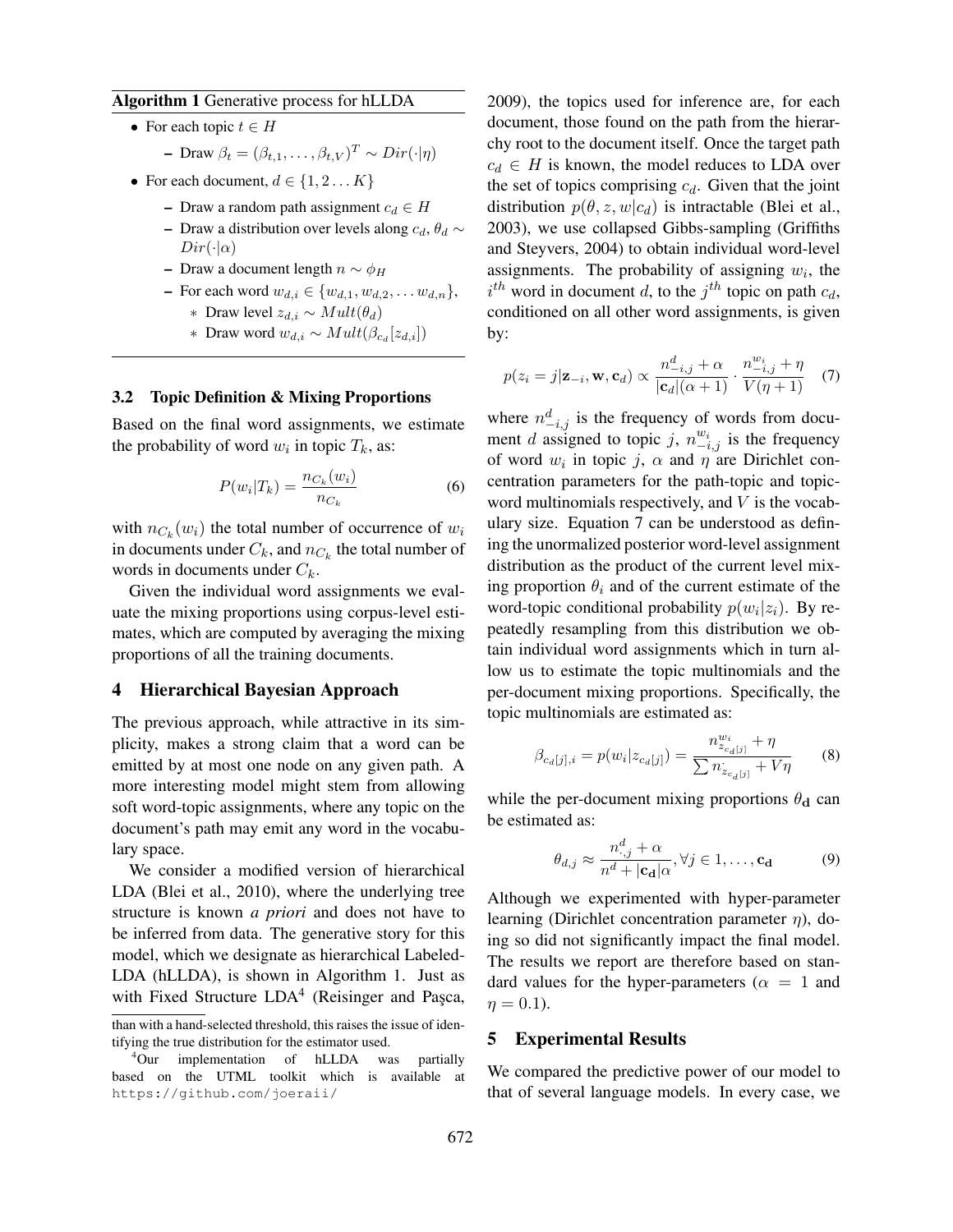compute the perplexity of the model over the heldout data  $W = {\bf w_1 \dots w_n}$  given the model M and the observed (training) data, namely:

$$
perpl_{\mathcal{M}}(\mathcal{W}) = \exp(-\frac{1}{n}\sum_{i=1}^{n}\frac{1}{|\mathbf{w_i}|}\sum_{j=1}^{|\mathbf{w_i}|}\log p_{\mathcal{M}}(w_{i,j}))
$$
\n(10)

#### 5.1 Data Preprocessing

Our experiments focused on the English portion of the DMOZ dataset<sup>5</sup> (about 2.1 million entries). The raw dataset was randomized and divided according to a 98% training (31M words), 1% development (320k words), 1% testing (320k words) split. Gists were tokenized using simple tokenization rules, with no stemming, and were case-normalized. Akin to Berger and Mittal (2000) we mapped numerical tokens to the *NUM* placeholder and selected the  $V =$ 65535 most frequent words as our vocabulary. Any token outside of this set was mapped to the *OOV* token. We did not perform any stop-word filtering.

#### 5.2 Reference Models

Our reference models consists of several  $n$ -gram  $(n \in [1, 3])$  language models, none of which makes use of the hierarchical information available from the corpus. Under these models, the probability of a given string is given by:

$$
p(\mathbf{w}) = \prod_{i=1}^{|\mathbf{s}|} \mathbf{p}(\mathbf{w}_i | \mathbf{w}_{i-1}, \dots, \mathbf{w}_{i-(n-1)})
$$
(11)

We used the SRILM toolkit (Stolcke, 2002), enabling Kneser-Ney smoothing with default parameters.

Note that an interesting model to include here would have been one that jointly infers a hierarchy of topics as well as the topics that comprise it, much like the regular hierarchical LDA algorithm (Blei et al., 2010). While we did not perform this experiment as part of this work, this is definitely an avenue for future work. We are especially interested in seeing whether an automatically inferred hierarchy of topics would fundamentally differ from the manuallycurated hierarchy used by DMOZ.

#### 5.3 Experimental Results

The perplexities obtained for the hierarchical and ngram models are reported in Table 1.

|                  | $\overline{\text{reg}}$ | all     |
|------------------|-------------------------|---------|
| # documents      | 1153000                 | 2083949 |
| avg. gist length | 15.47                   | 15.36   |
| 1-gram           | 1644.10                 | 1414.98 |
| $2$ -gram        | 352.10                  | 287.09  |
| 3-gram           | 239.08                  | 179.71  |
| entropy          | 812.91                  | 1037.70 |
| cross-entropy    | 1167.07                 | 1869.90 |
|                  | 1639.29                 | 1693.76 |
| hI I DA          | 941.16                  | 983.77  |

Table 1: Perplexity of the hierarchical models and the reference n-gram models over the entire DMOZ dataset (all), and the non-Regional portion of the dataset  $(\overline{reg})$ .

When taken on the entire hierarchy  $\left(\frac{all}{} \right)$ , the performance of the Bayesian and entropy-based models significantly exceeds that of the 1-gram model (significant under paired t-test, both with p-value  $\lt$  $2.2 \cdot 10^{-16}$ ) while remaining well below that of either the 2 or 3 gram models. This suggests that, although the hierarchy plays a key role in the appearance of content in DMOZ gists, word context is also a key factor that needs to be taken into account: the two families of models we propose are based on the bag-of-word assumption and, by design, assume that words are drawn *i.i.d.* from an underlying distribution. While it is not clear how one could extend the information-theoretic models to include such context, we are currently investigating enhancements to the hLLDA model along the lines of the approach proposed in Wallach (2006).

A second area of analysis is to compare the performance of the various models on the entire hierarchy versus on the non-Regional portion of the tree  $(\overline{reg})$ . We can see that the perplexity of the proposed models decreases while that of the flat n-grams models increase. Since the non-Regional portion of the DMOZ hierarchy is organized more consistently in a semantic fashion<sup>6</sup>, we believe this reflects the ability of the hierarchical models to take advantage of

<sup>5</sup>We discarded the *Top/World* portion of the hierarchy.

 ${}^{6}$ The specificity of the Regional sub-tree has also been discussed by previous work (Ramage et al., 2009b), justifying a special treatment for that part of the DMOZ dataset.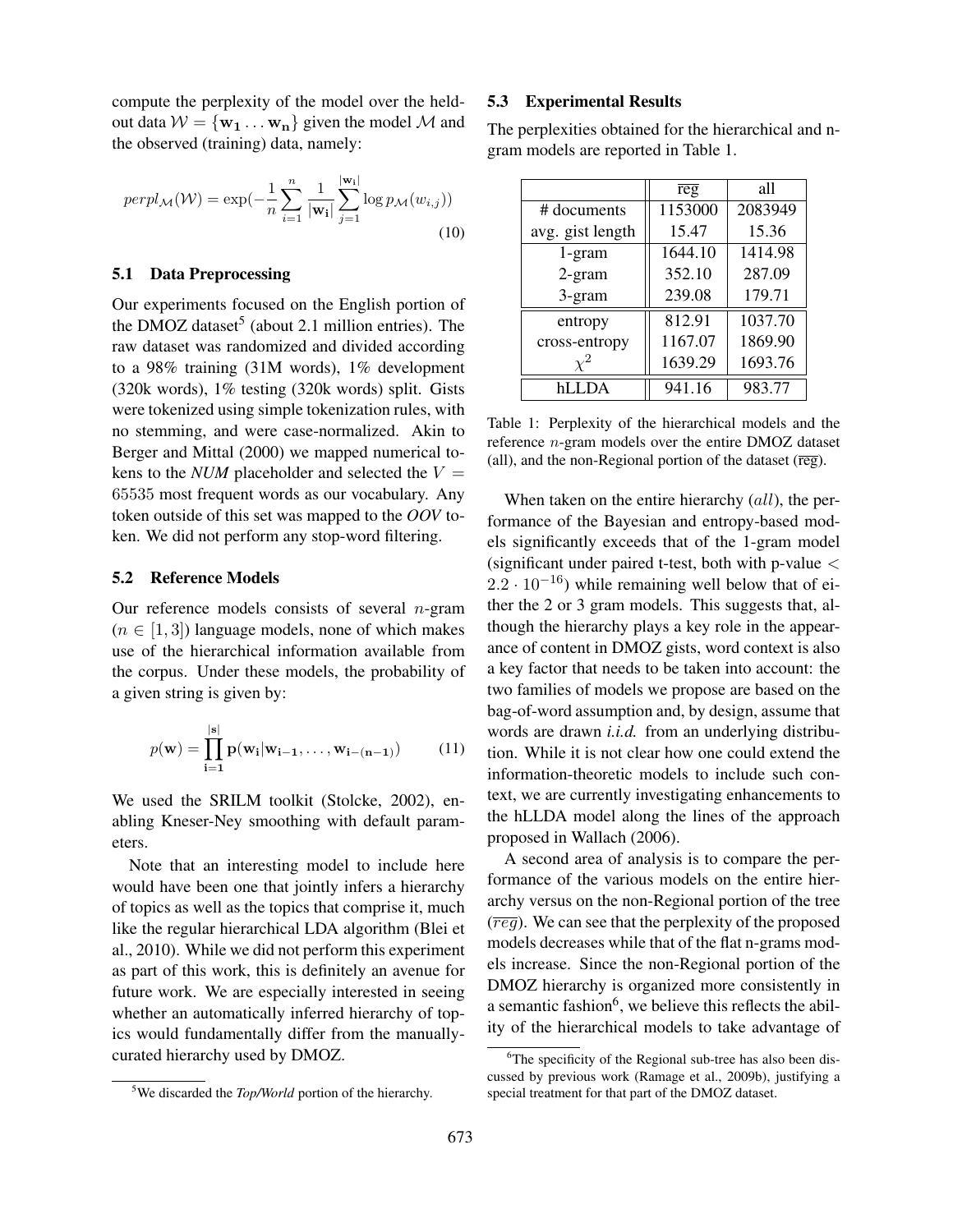

Figure 1: Perplexity of the proposed algorithms against the 1-gram baseline for each of the 14 top level DMOZ categories: Arts, Business, Computer, Games, Health, Home, News, Recreation, Reference, Regional, Science, Shopping, Society, Sports.

the corpus structure to represent the content of the summaries. On the other hand, the Regional portion of the dataset seems to contribute a significant amount of noise to the hierarchy, leading to a loss in performance for those models.

We can observe that while hLLDA outperforms all information-theoretical models when applied to the entire DMOZ corpus, it falls behind the entropybased model when restricted to the non-regional section of the corpus. Also if the reduction in perplexity remains limited for the entropy,  $\chi^2$  and hLLDA models, the cross-entropy based model incurs a more significant boost in performance when applied to the more semantically-organized portion of the corpus. The reason behind such disparity in behavior is not clear and we plan on investigating this issue as part of our future work.

Further analyzing the impact of the respective DMOZ sub-sections, we show in Figure 1 results for the hierarchical and 1-gram models when trained and tested over the 14 main sub-trees of the hierarchy. Our intuition is that differences in the organization of those sub-trees might affect the predictive power of the various models. Looking at sub-trees we can see that the trend is the same for most of them, with the best level of perplexity being achieved by the hierarchical Bayesian model, closely followed by the information-theoretical model using entropy as its selection criterion.

## 6 Conclusion

In this paper we have demonstrated the creation of a topic-model of Web summaries using the hierarchy of a popular Web directory. This hierarchy provides a backbone around which we crystalize hierarchical topic models. Individual topics exhibit increasing specificity as one goes down a path in the tree. While we focused on Web summaries, this model can be readily adapted to any Web-related content that can be seen as a mixture of the component topics appearing along a paths in the hierarchy. Such model can become a key resource for the fine-grained distinction between generic and specific elements of language in a large, heterogenous corpus.

### Acknowledgments

This material is based on research supported in part by the U.S. National Science Foundation (NSF) under IIS-05-34871. Any opinions, findings and conclusions or recommendations expressed in this material are those of the authors and do not necessarily reflect the views of the NSF.